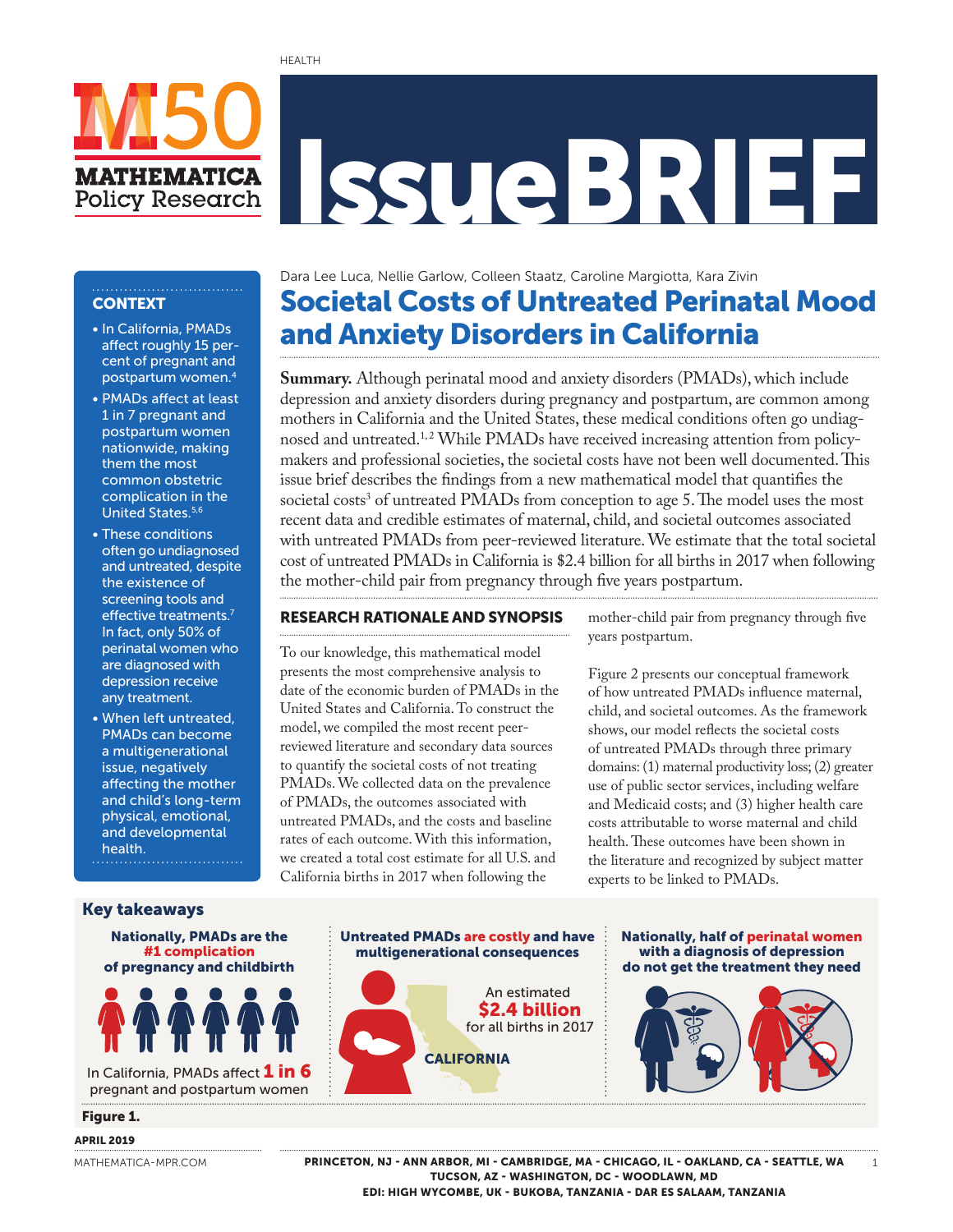Children of mothers with PMADs have a higher risk of behavioral and developmental disorders, including attention-deficit/ hyperactivity disorder (ADHD), depression, anxiety, and behavioral or conduct disorders such as oppositional defiant disorder.

Mothers with PMADs have a higher risk of suicide, cesarean deliveries, and work absenteeism and presenteeism (i.e., they may be less productive or more likely to make mistakes at work).



\$13,640

Figure 3.





#### Figure 2.

### KEY FINDINGS

The model estimates that the total societal cost of PMADs in California for all births in 2017 is \$2.4 billion (Figure 1). This amounts to nearly \$35,000 in societal costs per mother with a PMAD and her child over a six-year time frame. About 60 percent of the societal costs can be attributed to maternal outcomes, with the largest costs coming from productivity losses (\$816 million), maternal health expenditures (\$481 million), and obstetric-specific health expenditures<sup>8</sup> (\$109) million) (Figures 3 & 4). The remaining 40 percent of costs are related to child outcomes, with the largest costs coming from preterm births (\$468 million), child behavioral and developmental disorders (\$388 million), and child injury (\$36 million) (Figures 3 & 4). Nearly half of these costs (49.5 percent or \$1.2 billion) occur during the first year, and they are associated with pregnancy and birth complications (for example, preterm birth and other obstetric health expenditures).

## SOCIETAL COSTS IN THE US AND IN CALIFORNIA

We estimated that the total societal cost per affected mother-child pair in California is \$35,000, which is higher than the national

average of \$32,000, due to the higher than average prevalence of PMADs in California. The largest cost driver in California and nationally is reduced economic productivity among affected mothers (\$816 million in California, and \$4.7 billion in the United States).

- Comparable conditions. PMADs are not only common, they are among the most costly conditions during pregnancy and postpartum. Examining only medical costs (excluding labor force and social services costs), PMADs cost \$16,580 per Californian mother-child pair over a six-year time frame. Other perinatal conditions, such as postpartum hemorrhage and gestational diabetes, each cost up to \$3,300 per mother.<sup>9,10</sup>
- **Conclusion.** Our model demonstrates that the total societal cost of not treating PMADs is substantial (\$14.2 billion in the U.S. and \$2.4 billion in California) and that most of the costs are borne by employers and health care payers. Several medical societies (including the American College of Obstetricians and Gynecologists, the American Academy of Pediatrics, the American Psychiatric Association, and the Association of Women's Health, Obstetric, and Neonatal Nurses) recommend consistently screening and providing comprehensive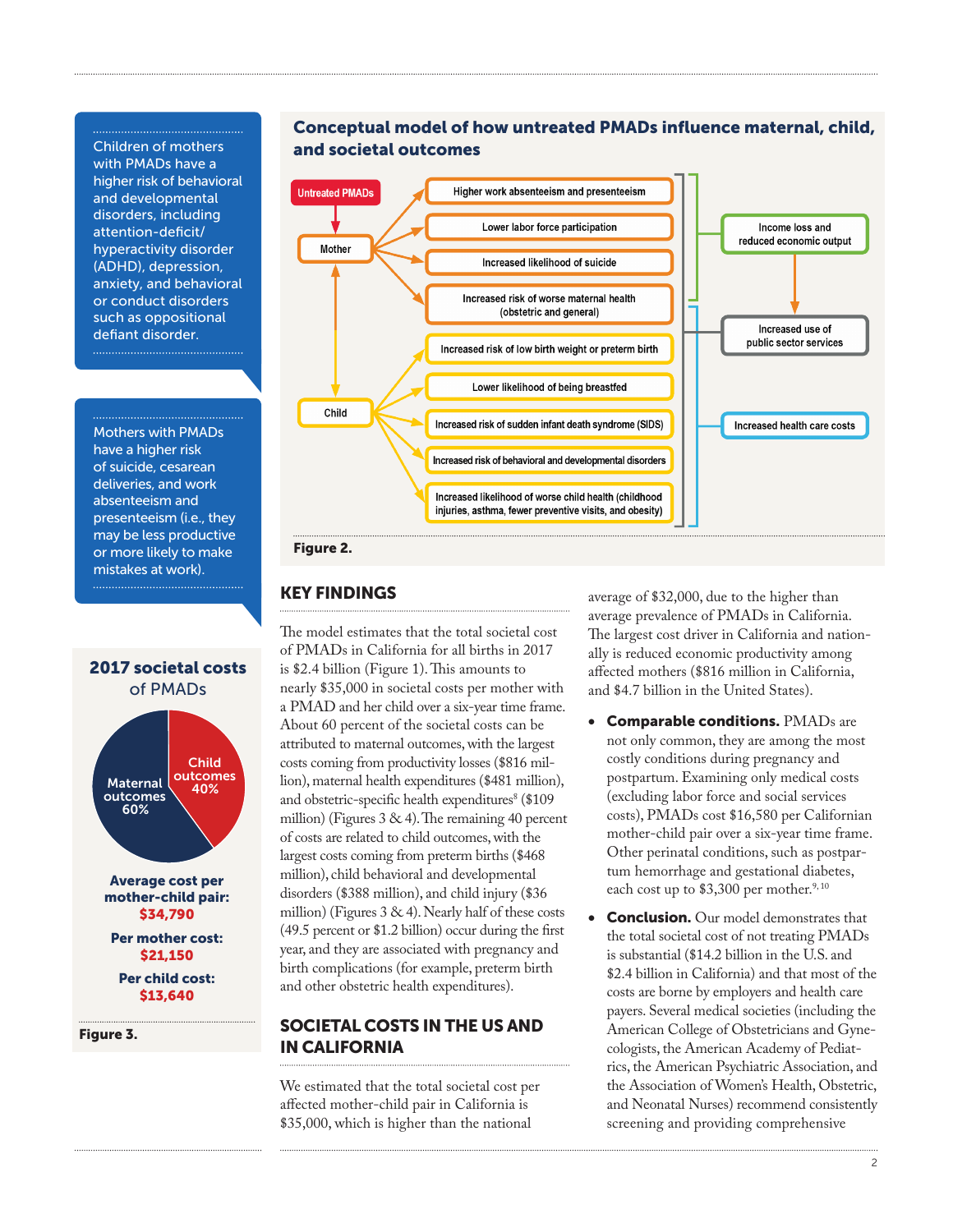| Top maternal                                                                   | Estimates of societal costs of PMADs for births in 2017: California vs. United States                                                                  |                               |                      |  |
|--------------------------------------------------------------------------------|--------------------------------------------------------------------------------------------------------------------------------------------------------|-------------------------------|----------------------|--|
| and child costs<br>for California                                              | <b>Outcome</b>                                                                                                                                         | Cost estimate (in million \$) |                      |  |
| 00 Q Q                                                                         |                                                                                                                                                        | California                    | <b>United States</b> |  |
| <b>\$816 Million</b><br>in productivity<br>losses                              | <b>Maternal</b>                                                                                                                                        |                               |                      |  |
|                                                                                | <b>Productivity losses</b>                                                                                                                             | \$816                         | \$4,652              |  |
|                                                                                | Health expenditures*                                                                                                                                   | \$481                         | \$2,932              |  |
|                                                                                | Cesarean delivery                                                                                                                                      | <b>\$63</b>                   | \$408                |  |
| <b>S481 Million</b><br>in maternal<br>health<br>expenditures                   | Peripartum stay                                                                                                                                        | \$42                          | \$271                |  |
|                                                                                | Benefit receipt                                                                                                                                        | \$28                          | \$168                |  |
|                                                                                | Suicide                                                                                                                                                | \$22                          | \$204                |  |
|                                                                                | Preeclampsia                                                                                                                                           | \$3                           | \$20                 |  |
|                                                                                | <b>Child</b>                                                                                                                                           |                               |                      |  |
|                                                                                | Preterm birth                                                                                                                                          | \$468                         | \$3,306              |  |
| \$468 Million<br>in preterm births                                             | Child behavioral and developmental disorders                                                                                                           | \$388                         | \$1,551              |  |
|                                                                                | Child injury                                                                                                                                           | \$36                          | \$306                |  |
|                                                                                | <b>ED</b> visits                                                                                                                                       | \$31                          | \$202                |  |
|                                                                                | Asthma                                                                                                                                                 | \$15                          | \$123                |  |
| \$388 Million<br>in child<br>behavioral and<br>developmental<br>disorder costs | Breastfeeding                                                                                                                                          | \$10                          | \$74                 |  |
|                                                                                | Childhood obesity                                                                                                                                      | \$5                           | \$31                 |  |
|                                                                                | <b>SIDS</b>                                                                                                                                            | \$1                           | \$11                 |  |
|                                                                                | Well-child care visits <sup>11</sup>                                                                                                                   | $$ -16$                       | $-5101$              |  |
|                                                                                | Total Cost (in billions \$)                                                                                                                            | \$2.4                         | \$14.2               |  |
|                                                                                | *Maternal health expenditures consist of all health care costs (including mental health), but do not include obstetric costs<br>(reported separately). |                               |                      |  |

#### Figure 4.

Mathematica Policy Research developed the cost model and this issue brief with support from the California Health Care Foundation, the Zoma Foundation, and the Perigee Fund. For more information on this work, contact Kara Zivin at [KZivin@](mailto:KZivin@mathematica-mpr.com) [mathematica-mpr.com](mailto:KZivin@mathematica-mpr.com).

treatment for women diagnosed with PMADs. Efforts to decrease the prevalence of PMADs would not only positively impact the health of mothers and their children, but also lead to improvements in women's productivity and decreased usage of social services. This would in turn benefit governments, employers, and health insurance payer groups. It is important for each of these stakeholders to support pregnant and postpartum women, including consistent screening during pregnancy up through the first year postpartum and access to effective and affordable treatment options.

#### ENDNOTES

- 1 Elisei, S., E. Lucarini, N. Murgia, L. Ferranti, and L. Attademo. "Perinatal Depression: A Study of Prevalence and of Risk and Protective Factors." *Psychiatria Danubina*, vol. 25, 2013, pp. S258–S262.
- 2 Cox, E.Q., N.A. Sowa, S.E. Meltzer-Brody, and B.N. Gaynes. "The Perinatal Depression Treatment Cascade: Baby Steps Toward Improving Outcomes." *Journal of Clinical Psychiatry*, vol. 77, no. 9, 2016, pp. 1189–1200.
- 3 Societal costs include direct costs, such as medical costs, and indirect costs, such as lost work time.
- 4 California Department of Public Health. "Data Brief:

Symptoms of Depression During and After Pregnancy". Summer 2018. Available at [https://www.cdph.ca.gov/](https://www.cdph.ca.gov/Programs/CFH/DMCAH/CDPH%20Document%20Library/Communications/Data-Brief-MIHA-2018-01.pdf) [Programs/CFH/DMCAH/CDPH%20Document%20](https://www.cdph.ca.gov/Programs/CFH/DMCAH/CDPH%20Document%20Library/Communications/Data-Brief-MIHA-2018-01.pdf) [Library/Communications/Data-Brief-MIHA-2018-01.](https://www.cdph.ca.gov/Programs/CFH/DMCAH/CDPH%20Document%20Library/Communications/Data-Brief-MIHA-2018-01.pdf) [pdf.](https://www.cdph.ca.gov/Programs/CFH/DMCAH/CDPH%20Document%20Library/Communications/Data-Brief-MIHA-2018-01.pdf) Accessed February 12, 2019.

- 5 Gavin, N.I., B.N. Gaynes, K.N. Lohr, S. Meltzer-Brody, G. Gartlehner, and T. Swinson. "Perinatal Depression: A Systematic Review of Prevalence and Incidence." *Obstetrics & Gynecology*, vol. 106, no. 5 pt. 1, 2005, pp. 1071–1083.
- 6 US Preventive Services Task Force. "Interventions to Prevent Perinatal Depression: US Preventive Services Task Force Recommendation Statement." *JAMA*, vol. 321, no. 6, 2019 pp. 580–587. doi:10.1001/jama.2019.0007
- 7 Ko, J.Y., S.L. Farr, P.M. Dietz, and C.L.N Robbins. "Depression and Treatment Among U.S. Pregnant and Nonpregnant Women of Reproductive Age, 2005–2009." *Journal of Women's Health*, vol. 21, no. 8, 2012, pp. 830–836.
- 8 Obstetric-specific health expenditures include cesarean delivery, peripartum stay, and preeclampsia.
- 9 UCLA Center for Health Policy Research. "Cost of Maternal Hemorrhage in California." October 2013. Available at [http://healthpolicy.ucla.edu/publications/](http://healthpolicy.ucla.edu/publications/Documents/PDF/maternalhemorrhagereport-oct2013.pdf) [Documents/PDF/maternalhemorrhagereport-oct2013.](http://healthpolicy.ucla.edu/publications/Documents/PDF/maternalhemorrhagereport-oct2013.pdf)
- [pdf.](http://healthpolicy.ucla.edu/publications/Documents/PDF/maternalhemorrhagereport-oct2013.pdf) Accessed February 13, 2019.<br><sup>10</sup> Chen, Y., W. Quick, W. Yang, Y. Zhang, A. Baldwin, J. Moran, V. Moore, N. Sahai, and T. Dall. "Cost of Gestational Diabetes Mellitus in the United States in 2007." *Population Health Management*, vol. 12, no. 3, 2009, pp. 165–172.
- <sup>11</sup> This outcome most likely results in worse overall child health, as reflected in higher costs in the other child health categories.

## Estimates of societal costs of PMADs for births in 2017: California vs. United States